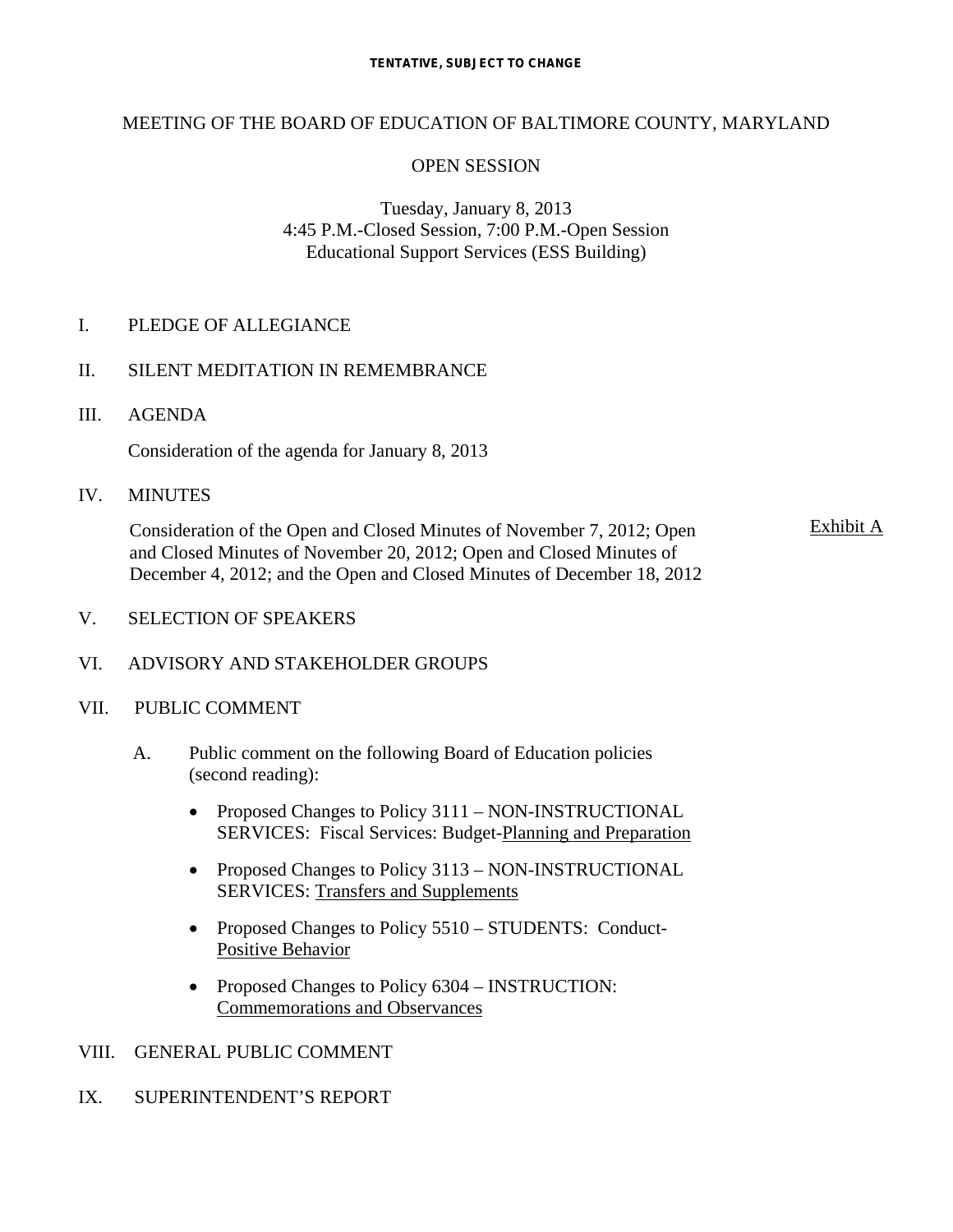# X. PRESIDENT'S REPORT

#### XI. OLD BUSINESS

| Consideration of the FY2014 State and County Capital Budget | (Ms. Burnopp) |
|-------------------------------------------------------------|---------------|
| Request                                                     | Exhibit B     |

#### XII. NEW BUSINESS

| А.        | Consideration of consent to the following personnel matters: |                                                           | (Dr. Grillo)                     |
|-----------|--------------------------------------------------------------|-----------------------------------------------------------|----------------------------------|
|           |                                                              | Retirements                                               | Exhibit C                        |
|           | 2.                                                           | Resignations                                              | Exhibit D                        |
|           | 3.                                                           | Leaves of Absence                                         | Exhibit E                        |
|           | 4.                                                           | <b>Certificated Appointments</b>                          | Exhibit F                        |
|           | 5.                                                           | Area Education Advisory Council Appointments              | Exhibit G                        |
| <b>B.</b> | Consideration of consent to the following contract awards:   |                                                           | (Mr. Gay/Mr. Dixit)<br>Exhibit H |
|           | 1.                                                           | Contract Modification: Digital Photocopiers, High Volume, |                                  |

- Leasing
- 2. Contract Modification and Rescission: Special Education Audit **Services**
- 3. Data Networking Infrastructure Services Dundalk and Sollers Point High School **Pulled**
	- 4. Doors Interior and Exterior
	- 5. Education-Related Services and Specialized Instruction for Preschool/PreK-12 Privately Placed Students
	- 6. Professional Development for Nonpublic School Teachers and Administrators
	- 7. School Buses
	- 8. World-Class K-6 Curriculum Developer
	- 9. Contract Modification: New Stadium Bleachers Owings Mills High School
	- 10. Limited Air Handler Replacement Chesapeake High School
	- 11. Replacement of Windows, Blinds, and Doors Dundalk Middle School
	- 12. Roof Replacement Grange Elementary School